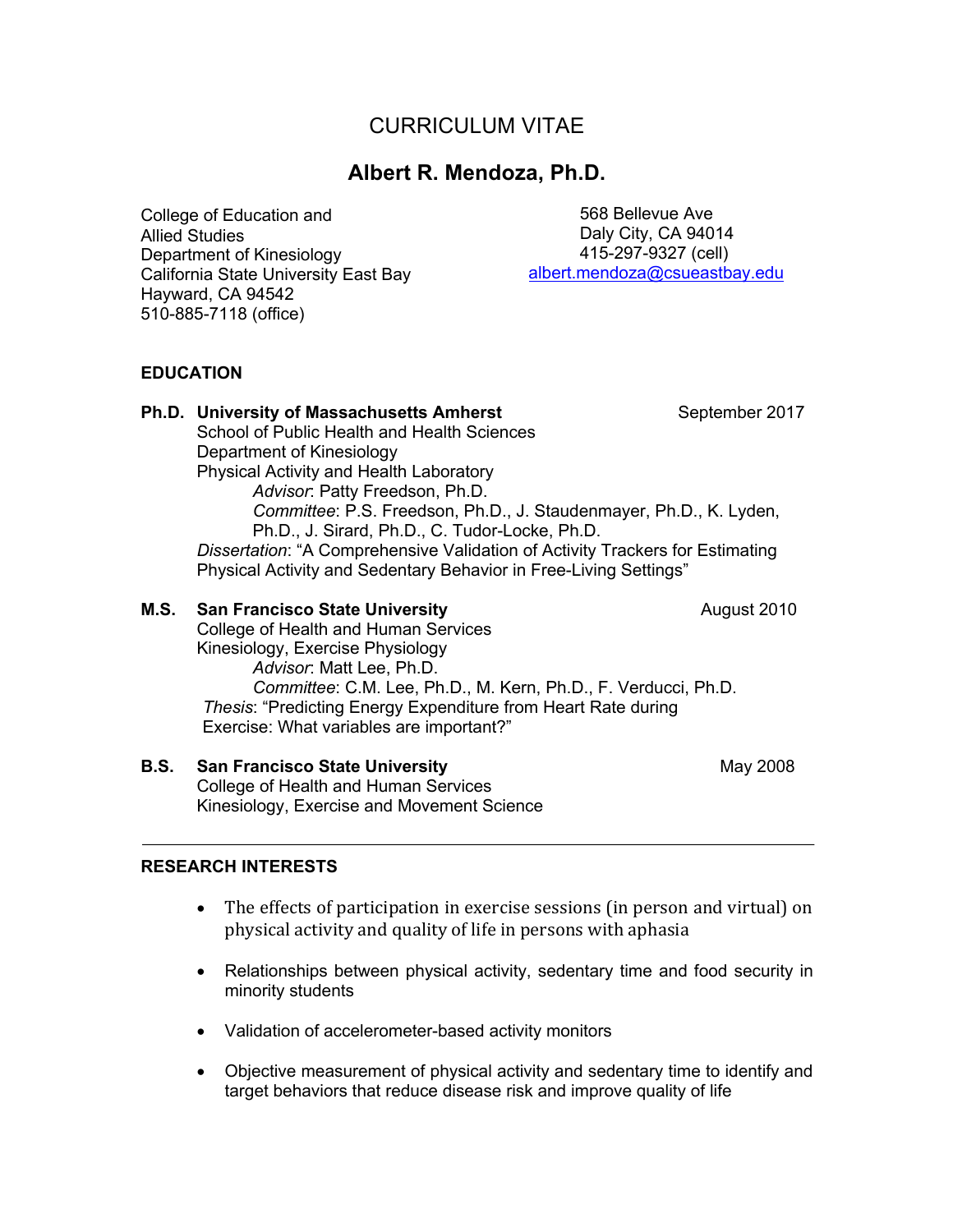- Physical activity as an intervention to prevent or attenuate the progression of disease
- Investigation of field-based techniques in order to better quantify physical activity energy expenditure in healthy and special populations
- Investigating the consequences of sedentary behavior, and evidence-based practice in exercise science

# **TEACHING EXPERIENCE**

| <b>Assistant</b><br><b>Professor</b> | <b>Exercise Physiology Lecture</b><br>Department of Kinesiology<br>California State University, East Bay         | Spring 2018-Present   |
|--------------------------------------|------------------------------------------------------------------------------------------------------------------|-----------------------|
| <b>Assistant</b><br><b>Professor</b> | <b>Clinical Exercise Physiology</b><br>Department of Kinesiology<br>California State University, East Bay        | Spring 2018-Present   |
| <b>Assistant</b><br><b>Professor</b> | <b>Exercise Prescription</b><br>Department of Kinesiology<br>California State University, East Bay               | Winter 2018           |
| <b>Assistant</b><br><b>Professor</b> | <b>Exercise Physiology Lab</b><br>Department of Kinesiology<br>California State University, East Bay             | Fall 2017-Present     |
| <b>Assistant</b><br><b>Professor</b> | <b>Exercise Nutrition &amp; Metabolism</b><br>Department of Kinesiology<br>California State University, East Bay | <b>Fall 2017</b>      |
| <b>Teaching</b><br><b>Assistant</b>  | Anatomy & Physiology II Lab<br>Department of Kinesiology<br>University of Massachusetts Amherst                  | Spring 2016           |
| <b>Teacher</b>                       | Anatomy: a peek under the skin<br>Department of Kinesiology<br>University of Massachusetts Amherst               | <b>Fall 2015</b>      |
| <b>Teaching</b><br><b>Assistant</b>  | Anatomy & Physiology II Lab<br>Department of Kinesiology<br>University of Massachusetts Amherst                  | Fall 2014-Spring 2015 |
| <b>Teaching</b><br><b>Assistant</b>  | Anatomy & Physiology I Lab<br>Department of Kinesiology<br>University of Massachusetts Amherst                   | Fall 2012-Spring 2014 |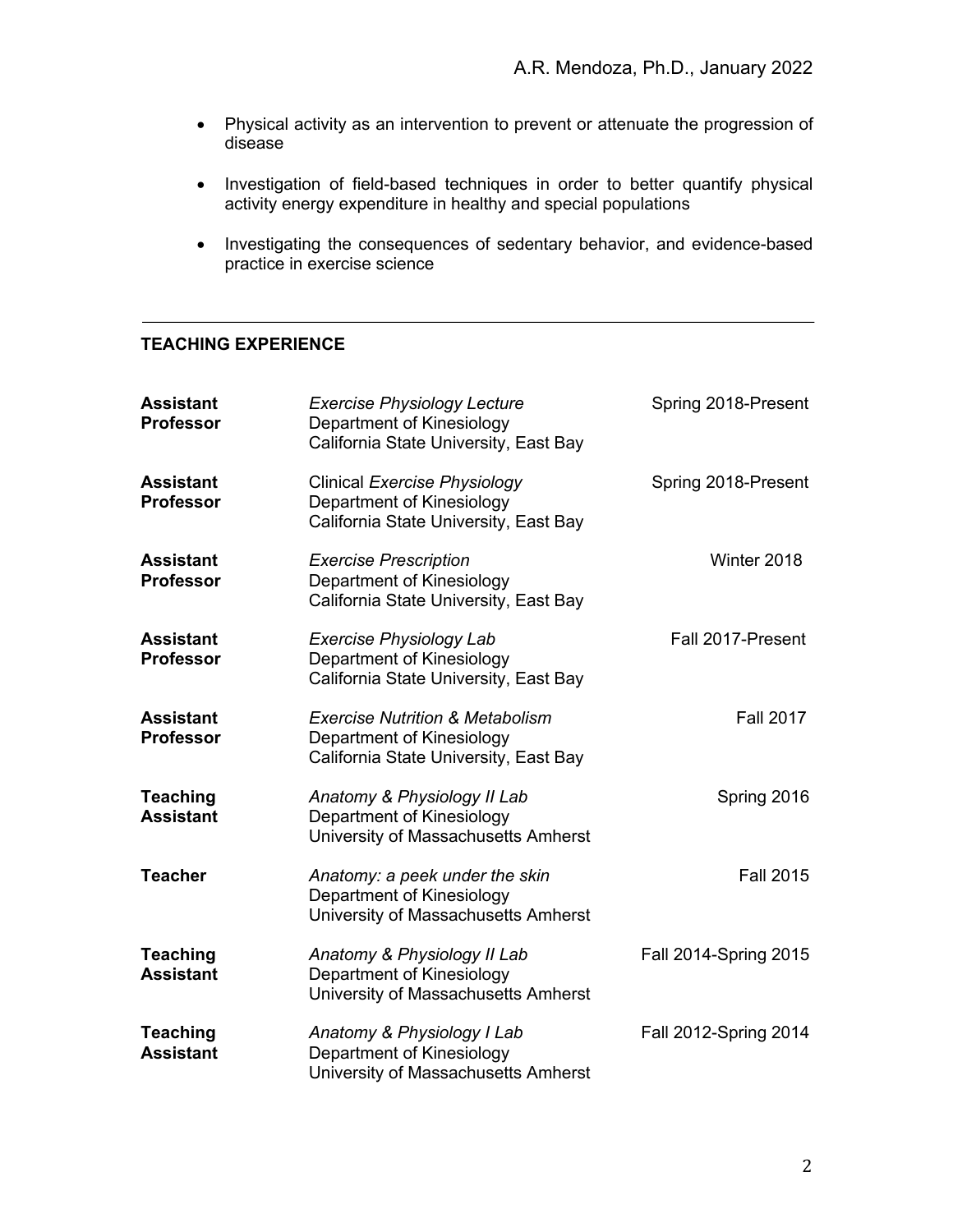| Lecturer                            | Science, Sport & Exercise<br>Department of Kinesiology<br>San Francisco State University             | Summer 2009-Spring 2011      |
|-------------------------------------|------------------------------------------------------------------------------------------------------|------------------------------|
| Teacher                             | <b>Fitness &amp; Conditioning</b><br>Department of Kinesiology<br>San Francisco State University     | <b>Fall 2010-Spring 2011</b> |
| <b>Teaching</b><br><b>Assistant</b> | Human Physiology Lab<br>Department of Biology<br>San Francisco State University                      | Spring 2009-Spring 2010      |
| <b>Teaching</b><br><b>Assistant</b> | Exercise Physiology Lab<br>Department of Kinesiology<br>San Francisco State University               | Fall 2008-Fall 2009          |
| Teacher                             | Human Physiology<br>Department of Biology Dental Post Bacc Program<br>San Francisco State University | Summer 2009                  |

## **SCHOLARLY WORKS**

#### **Manuscripts**

**Mendoza, AR**, , Sherwood, J, Gravier, M, Inoue, C. Feasibility and Effectiveness of a Real-Time Virtual Exercise Group to Promote Physical Activity in Chronic Aphasia. Journal of Physiotherapy and Physical Rehabilitation. 2022 (in preparation).

**Mendoza, A**, Lyden, K, Sirard, J, Staudenmayer, J, Tudor-Locke, C, Freedson, PS. Step Count and Sedentary Validation of Consumer Activity Trackers and a Pedometer in Free-Living Settings. JMPB. 2019, 2, 109-117

Sirard JS, Masteller, B, Freedson, PS, **Mendoza, A**, Hickey, A. Youth Oriented Activity Trackers: Comprehensive Laboratory- and Field-Based Validation. *Journal of Medical Internet Research*. 2017. 19(7):1-13.

Alhassan, S., Nwaokelemeh, O., **Mendoza, A.**, Shitole, S., Puleo, E., Pfeiffer, KA., Whitt-Glover, MC. Feasibility and Effects of Short Activity Breaks for Increasing Preschool-Age Children's Physical Activity Levels. *Journal of School Health*. 2016. 86(7), 526–533.

Robinson LE, Webster EK, Whitt-Glover MC, Ceaser TG, Alhassan S. Effectiveness of pre-school- and school-based interventions to impact weight-related behaviours in African American children and youth: a literature review *Obesity Reviews*. 2014.15 (Suppl. 4), 5–25. (In Acknowledgments).

Greever, C., Nwaokelemeh, O., **Mendoza, A.**, Alhassan, S. Facilitators, barriers, and components of a culturally-tailored afterschool physical activity program in preadolescent African-American girls and their mothers. *Ethnicity & Disease*. 2014. 24(1): 8–13.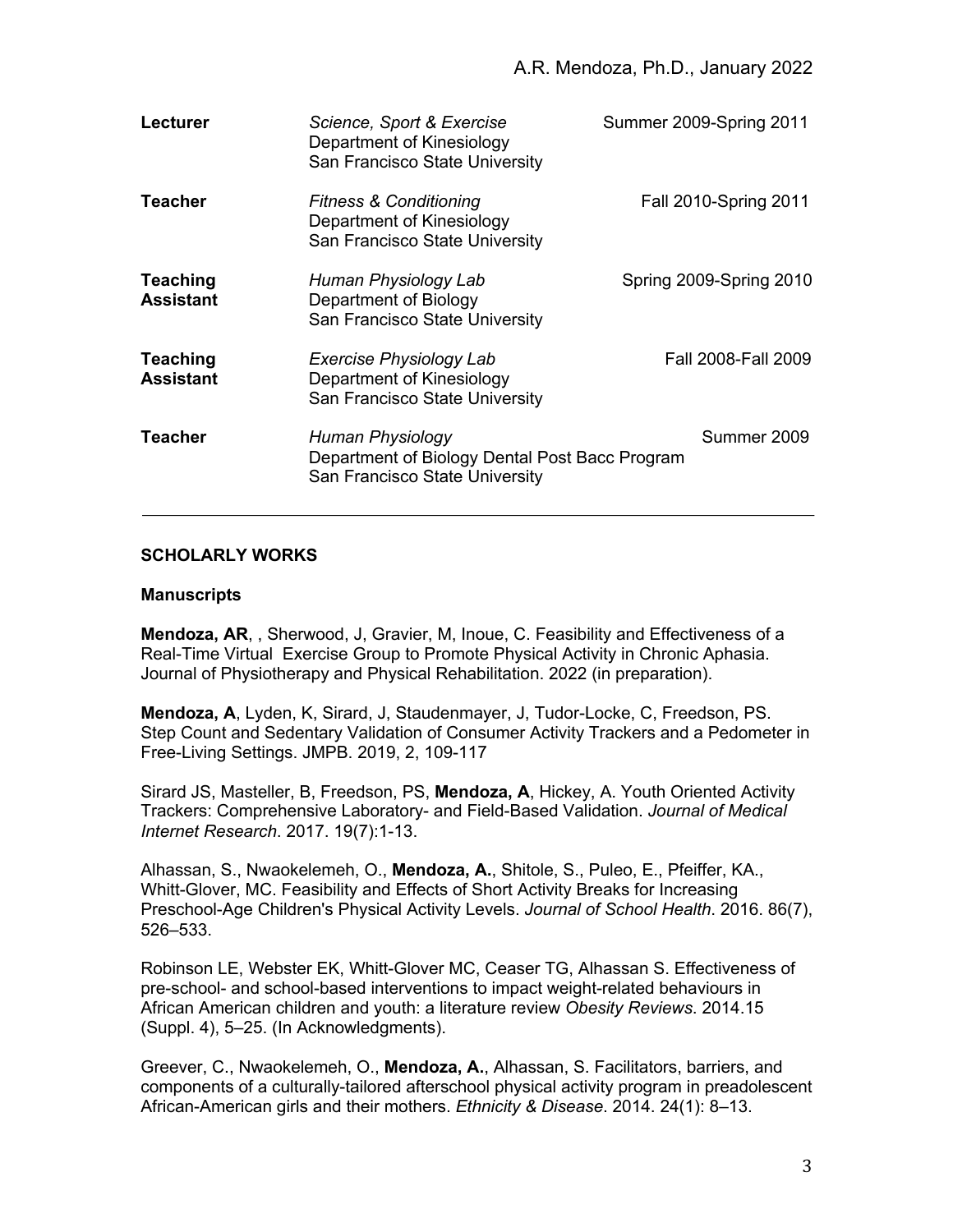Lee, M., **Mendoza, A**. Accuracy of Handgrip Sensors to Measure Heart Rate during Rest and Exercise. *Journal of Physical Activity, Sports & Exercise.* 2013. 1(1), 60-66.

Alhassan, S., Nwaokelemeh, O., Lyden, K., Goldsby, T., **Mendoza, A**. A pilot study to examine the effect of additional structured outdoor playtime on preschoolers' physical activity levels. *Childcare in Practice*. 2013. 19, 23-35.

Alhassan S, Nwaokelemeh O, **Mendoza A**, Shitole S, Whitt-Glover MC, Yancey AK. Design and baseline characteristics of the Short bouTs of Exercise for Preschoolers (STEP) study. *BMC Public Health*. 2012. 12:582.

Alhassan, S., Nwaokelemeh, O., Ghazarian, M., Roberts, J., **Mendoza, A**. Effect of locomotor skill program on minority preschoolers' physical activity levels. *Pediatric Exercise Science,* 2012, 24, 435-449.

Lee, CM. and **Mendoza, A**. Dissociation of heart rate variability and heart rate recovery in well-trained athletes. *Eur J Appl Physiol*. 2011. 112(7):2757-66.

Lee, CM., Gorelick, M., **Mendoza, A**. Accuracy of an Infrared LED Device to Measure Heart Rate and Energy Expenditure. *Journal of Sports Sciences*. 2011. 29(15):1645-53.

#### **Manuscripts in Preparation**

**Mendoza, A**, Lyden, K, Sirard, J, Staudenmayer, J, Tudor-Locke, C, Freedson, PS. Activity Trackers are Sensitive to Change in Physical Activity and Sedentary Behaviors in Free-Living Settings. 2020.

**Mendoza, A**, Lyden, K, Sirard, J, Staudenmayer, J, Tudor-Locke, C, Freedson, PS. A Comparison of Activity Trackers and ActiGraph™ GT3X-BT Accelerometer in Estimating Energy Expenditure and Steps During Orbital Shaking. 2020.

**Mendoza, A**, Hickey, A, Gruber, A, Staudenmayer, J, Freedson, PS. A Comparison of Wrist and Hip Accelerometer Output at Different Walking Speeds. 2020.

#### **Published Abstracts**

International Conference on Ambulatory Monitoring of Physical Activity and Movement (ICAMPAM) Measurement & Analysis: Monitoring during COVID-19. Mendoza, A., Sherwood, S., Gravier, M. Feasibility and Effectiveness of an Online Exercise Group to Promote Physical Activity in Chronic Aphasia. Journal for the Measurement of Physical Behaviour DOI: https://doi.org/10.1123/jmpb.2021-0036 First Published Online: 21 Sep 2021

International Conference on Ambulatory Monitoring of Physical Activity and Movement (ICAMPAM) Measurement & Analysis: Monitoring during COVID-19. Moore, D., Millar, S., Abdulkhaliq, R., Reyes, C., Gravier, M., Sherwood, S., Mendoza, A. Characterizing Physical Behaviors in Individuals With Aphasia. Journal for the Measurement of Physical Behaviour DOI: https://doi.org/10.1123/jmpb.2021-0036 First Published Online: 21 Sep 2021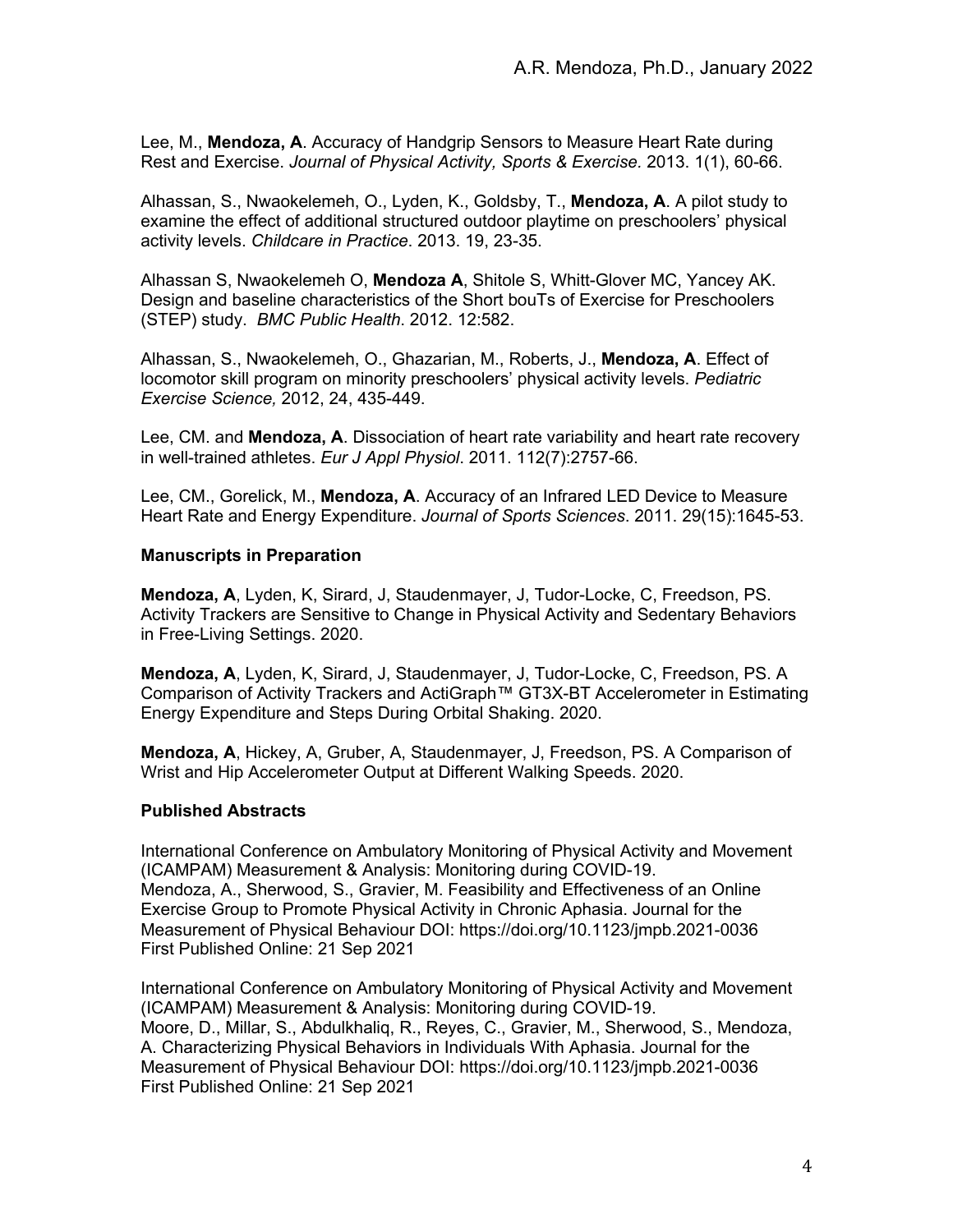# **Books**

Lee, C.M. Customized by **Albert R. Mendoza**, Jennifer Sherwood, Cathy Inouye and Shannon Webb. Fundamentals of Exercise Physiology, 1<sup>st</sup> Edition, Matt Lee & Albert Mendoza. Dubuque, IA: Great River Publishing

Lee, C.M. & **Mendoza, A.R.** (In Progress). Fundamentals of Exercise Physiology, 2<sup>nd</sup> Edition, Matt Lee & Albert Mendoza (In Progress). Dubuque, IA: Great River Publishing

# **GRANT PROPOSALS**

Gravier, M (PI), **Mendoza, A (Co-PI)**, Sherwood, J, (Co-PI)**.** Adaptive Online Group Exercise for Individuals with Aphasia. Christopher & Dana Reeve Foundation Quality of Life Grants – Direct Effect (Tier 1). (Direct: \$22,259.00; IDC: \$0). Awarded, December 2021.

**Mendoza, A (PI).** Online Interprofessional Aphasia Group Fitness for COVID-19: impact on physical activity, sedentary behavior and quality of life. Cal State East Bay Faculty Support Grant. Amount: \$5,795.00. Awarded, May 2020.

**Mendoza, A.** A Comprehensive Validation of Activity Trackers for Estimating Physical Activity and Sedentary Behavior in Free-Living Settings. University of Massachusetts Amherst Graduate School Summer Research Dissertation Fellowship. Amount: \$4,000.00. Awarded, June 2017

**Mendoza, A.** Validation of Activity Trackers in Estimating Activity Minutes, Sedentary Time, Energy Expenditure and Steps in Free-Living Settings. University of Massachusetts Amherst Graduate School Dissertation Research Grant. Amount: \$900.00. Awarded, April 2016

**Mendoza, A (PI),** Freedson, PS (Sponsor), Staudenmayer, J (Co-Sponsor). Validation of consumer activity trackers for estimating physical activity and sedentary behavior. NIH F31 Ruth L. Kirschstein National Research Service Award Individual Predoctoral Fellowship to Promote Diversity in Health-Related Research (Direct: \$22,476.00; IDC: \$0). Awarded, September 2015.

**Mendoza, A,** Freedson PS, Hickey, A. Validity of the Mio Fuse Wearable Sensor in Estimating Physical Activity. Industry-Academic Research Grant Program Graduate School Office of Professional Development. \$25,000. 2014. Submitted, Not awarded.

# **AWARDS AND FELLOWSHIPS**

**Receipt of Award (Internal Grant) Mendoza, A.** Center for Student Research (CSR) Student Researcher 2020 Training Program (SRTP). Cal State East Bay Center for Student Research Award. One of 16 awarded campus-wide Amount: \$4,800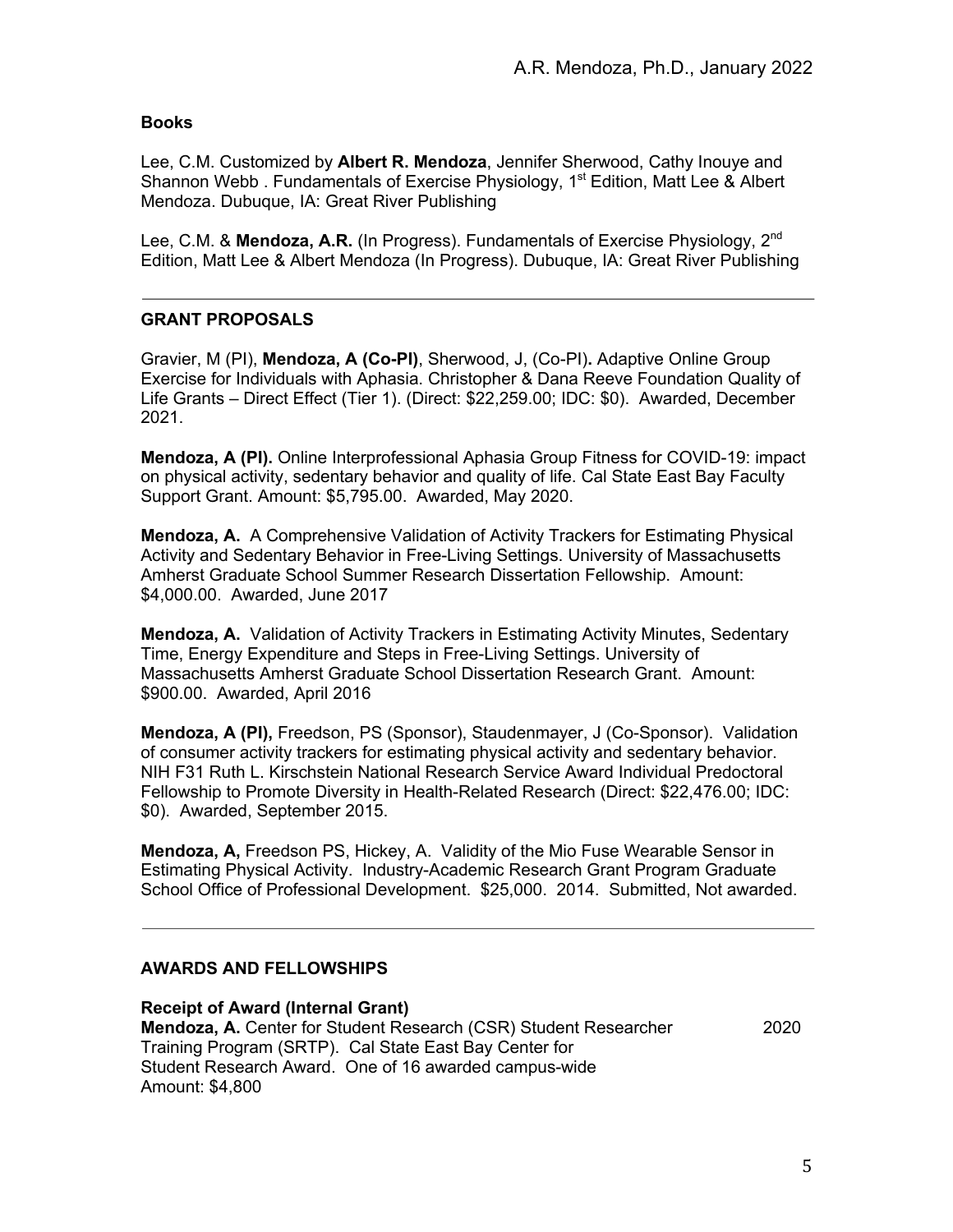| Mendoza, A. American College of Sports Medicine (ACSM)<br>Leadership & Diversity Training Program, Level 2 Award                                                                                              | 2016      |
|---------------------------------------------------------------------------------------------------------------------------------------------------------------------------------------------------------------|-----------|
| Mendoza, A. Center for the Integration of Research, Teaching<br>and Learning (CRTL) Practitioner                                                                                                              | 12/2016   |
| Mendoza, A. American College of Sports Medicine (ACSM)<br>Leadership & Diversity Training Program, Level 2 Award                                                                                              | 2015      |
| Mendoza, A. Society for Advancement of Hispanics/Chicanos and<br>Native Americans in Sciences (SACNAS), Travel Scholarship                                                                                    | 8/2014    |
| <b>Mendoza, A. Business Foundation Series for Scientists and</b><br>Engineers, Certificate of Completion, UMass Amherst Isenberg<br>School of Management                                                      | 7/2014    |
| Mendoza, A. American College of Sports Medicine (ACSM)<br>Leadership & Diversity Training Program, Level 2 Award                                                                                              | 2014      |
| Mendoza, A. Federation of American Societies for Experimental<br>Biology (FASEB) Minority Access to Research Careers (MARC)<br>Program, Leadership Development and Grant Writing Seminar<br>Program, Delegate | 8/2012    |
| Mendoza, A. Northeast Alliance for Graduate Education & the<br>Professoriate (NEAGEP/IMSD), Fellowship, UMass Amherst                                                                                         | 2011-2017 |

# **PRESENTATIONS**

|  |  | <b>Pacific Stroke Association (PSA)</b> |  |
|--|--|-----------------------------------------|--|
|--|--|-----------------------------------------|--|

Educational Forum, July 21, 2021 *Talk (Co-Presenter): Positive Mood Swings: Real-Time Online Exercise for Adults with Chronic Aphasia.* Mendoza, A.R**.**, Sherwood, J., Gravier, M.

#### **Virtual International Conference on Ambulatory Monitoring of Physical Activity and Movement (ICAMPAM) Biannual Conference**

Virtual Conference, June, 2021

*Virtual Poster (Presenter): Feasibility and Effectiveness of an Online Exercise Group to Promote Physical Activity in Chronic Aphasia.* Mendoza, A.R**.**, Sherwood, J., Gravier, M.

### **Western Society for Kinesiology and Wellness (WSKW) Annual Conference**

Virtual Conference, October 2021

*Talk (Presenter): Feasibility and Effectiveness of a Real-Time Virtual Exercise Group to Promote Physical Activity in Chronic Aphasia.* Mendoza, A.R**.**, Sherwood, J., Gravier, M. Link: https://osf.io/a85m4/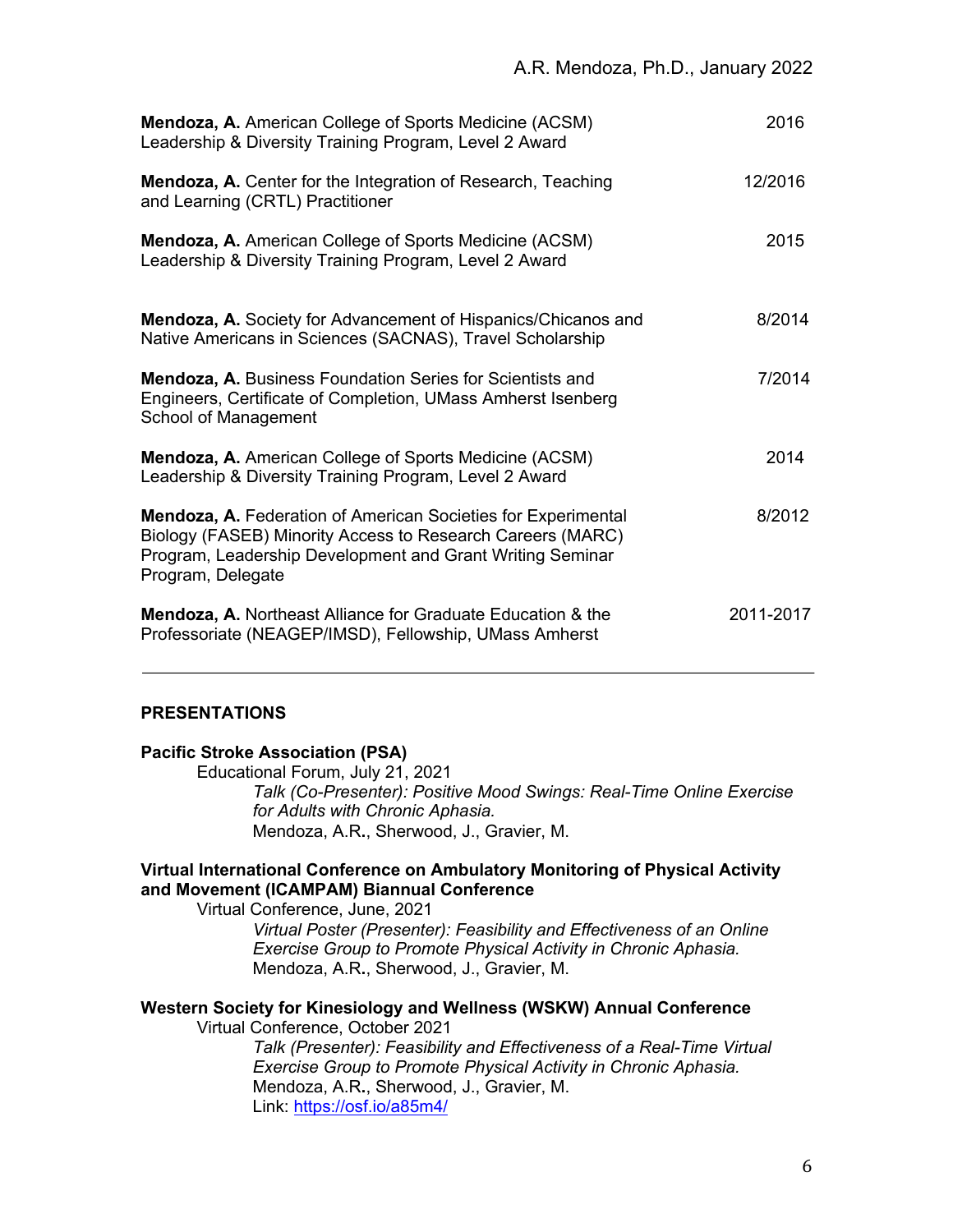#### **Aphasia Access Virtual Brag and Steal**

Conference, November 2020

*Talk (Presenter): Collaborative/Interprofessional Online Aphasia Activities.* Mendoza, A.R**.**, Sherwood, J., Gravier, M., Bernstein-Ellis, E.

# **Southwest American College of Sports Medicine (SWACSM) National Conference**

Virtual Conference, October 2020 *Symposium (talk): Wearable Sensors: New insights from rigorous validation and large-scale studies.* Mendoza, A.R.

#### **American College of Sports Medicine (ACSM) National Conference**

Orlando, Florida, May 2019 *Poster: Validation of a Research-Grade Accelerometer in Estimating Free-Living Sedentary Time.* Mendoza, A., Staudenmayer, J., Freedson, P. S.

#### **American College of Sports Medicine (ACSM) National Conference**

Minneapolis, Minnesota, June 2018 *Talk: Validation of a Research-Grade Accelerometer in Estimating Free-Living Sedentary Time.*

Mendoza, A., Staudenmayer, J., Freedson, P. S.

# **International Conference on Ambulatory Monitoring of Physical Activity and Movement (ICAMPAM)**

Bethesda, Maryland, June 2017

*Poster: Validation of a Research-Grade Accelerometer in Estimating Free-Living Physical Activity: Effect of Sensor Location.* Mendoza, A., Staudenmayer, J., Freedson, P. S.

#### **American College of Sports Medicine (ACSM) National Conference**

Denver, Colorado, June 2017

*Talk: A Consumer Activity Tracker is Sensitive to Change in Free-Living Energy Expenditure and Steps.* Mendoza, A., Staudenmayer, J., Freedson, P. S.

#### **American College of Sports Medicine (ACSM) National Conference**

Boston, Massachusetts, June 2016 *Tutorial Lecture: Validation of the Hexoskin Biometric Shirt in Estimating Energy Expenditure and Steps in Free-Living Settings.*

Mendoza, A., Staudenmayer, J., Freedson, P. S.

#### **American College of Sports Medicine (ACSM) National Conference**

Boston, Massachusetts, June 2016

*Talk: A Comparison of the Misfit™ Shine and ActiGraph™ GT3X+ Accelerometer in Estimating Steps During Physical Activity.* Mendoza, A., Hickey, A., Young, M., Freedson, P. S.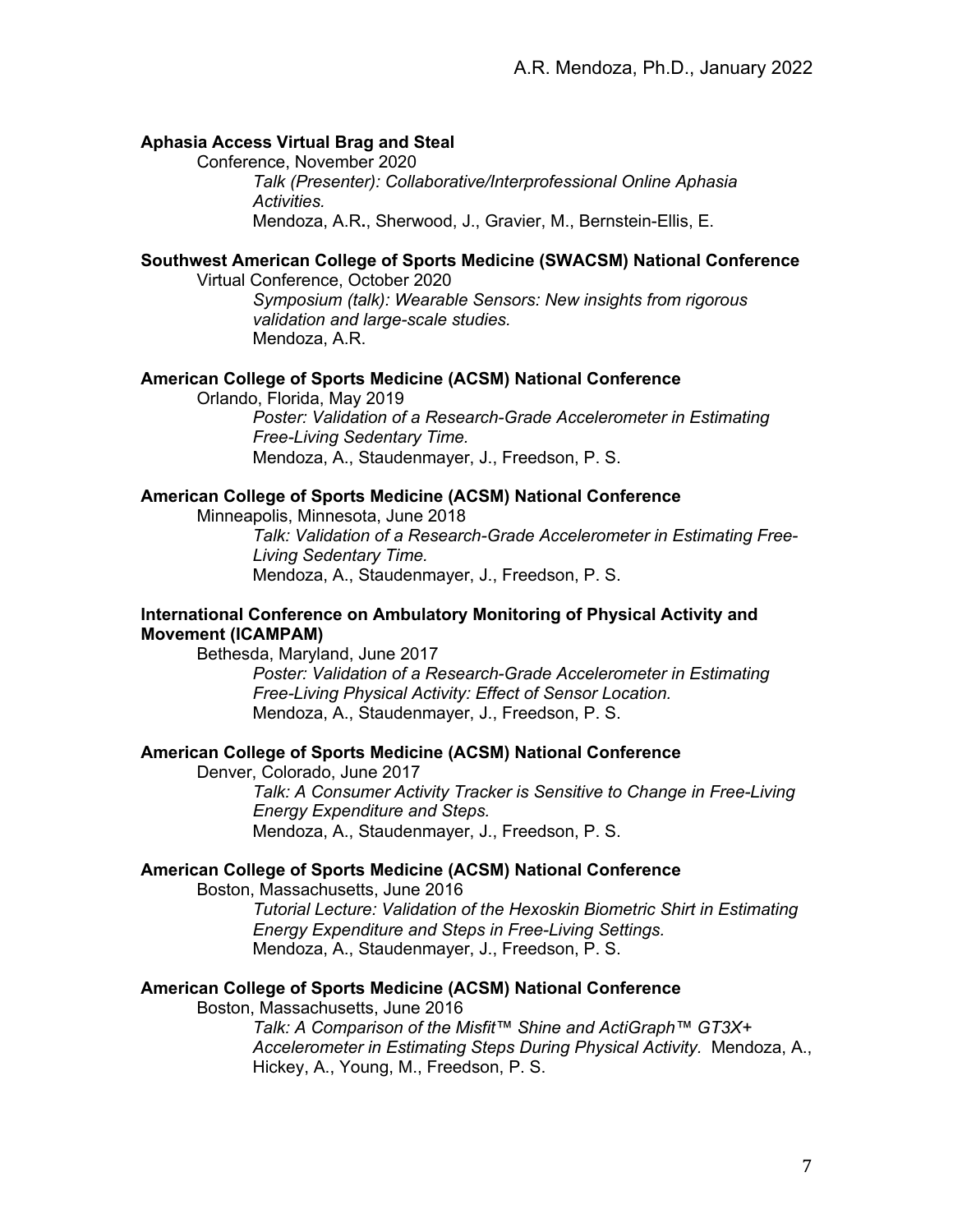#### **New England American College of Sports Medicine (NEACSM) National Conference**

Providence, Rhode Island, October 2015

*Poster: A Comparison of the Misfit™ Shine and ActiGraph™ GT3X+ Accelerometer in Estimating Steps During Physical Activity.* Mendoza, A., Hickey, A., Young, M., Freedson, P. S.

## **American College of Sports Medicine (ACSM) National Conference**

San Diego, California, May 2015

*Talk: The Relationship between Intensity and Accelerometer Output from the Sqord, Zamzee, and MOVband Activity Trackers.* Mendoza, A., Hickey, A., Young, M., Freedson, P. S.

## **Society for Advancement of Hispanics/Chicanos and Native Americans in Sciences (SACNAS) National Conference**

Los Angeles, California, October 2014

*Talk: A Comparison of Wrist and Hip Accelerometer Output at Different Walking Speeds.* Mendoza, A., Hickey, A., Gruber H. A., Staudenmayer, J., Freedson, P. S.

# **American College of Sports Medicine (ACSM) National Conference**

Orlando, Florida, May 2014

*Talk: A Comparison of Wrist and Hip Accelerometer Output at Different Walking Speeds.* Mendoza, A., Hickey, A., Gruber H. A., Staudenmayer, J., Freedson, P. S.

# **UMass Center for Clinical and Translational Science Research Retreat**

Worcester, Massachusetts, May 2014

*Poster: A Comparison of Wrist and Hip Accelerometer Output at Different Walking Speeds.* Mendoza, A., Hickey, A., Gruber H. A., Staudenmayer, J., Freedson, P. S.

#### **UMass Amherst School of Public Health and Health Sciences Research Day**

Amherst, Massachusetts, April 2014

*Poster: A Comparison of Wrist and Hip Accelerometer Output at Different Walking Speeds.* Mendoza, A., Hickey, A., Gruber H. A., Staudenmayer, J., Freedson, P. S.

#### **American College of Sports Medicine (ACSM) National Conference**

Indianapolis, Indiana, June 2013

Poster: Are School-based Obesity Prevention Interventions Effective in African American Children and Youth? A Literature Review. Mendoza, A., Webster, E., Robinson, L., Stoops, H., Alhassan, S.

# **New England American College of Sports Medicine (NEACSM) Annual Conference**

Providence, Rhode Island, November 2013

Poster: Are School-based Obesity Prevention Interventions Effective in African American Children and Youth? A Literature Review. Mendoza, A., Webster, E., Robinson, L., Stoops, H., Alhassan, S.

#### **American College of Sports Medicine (ACSM) National Conference**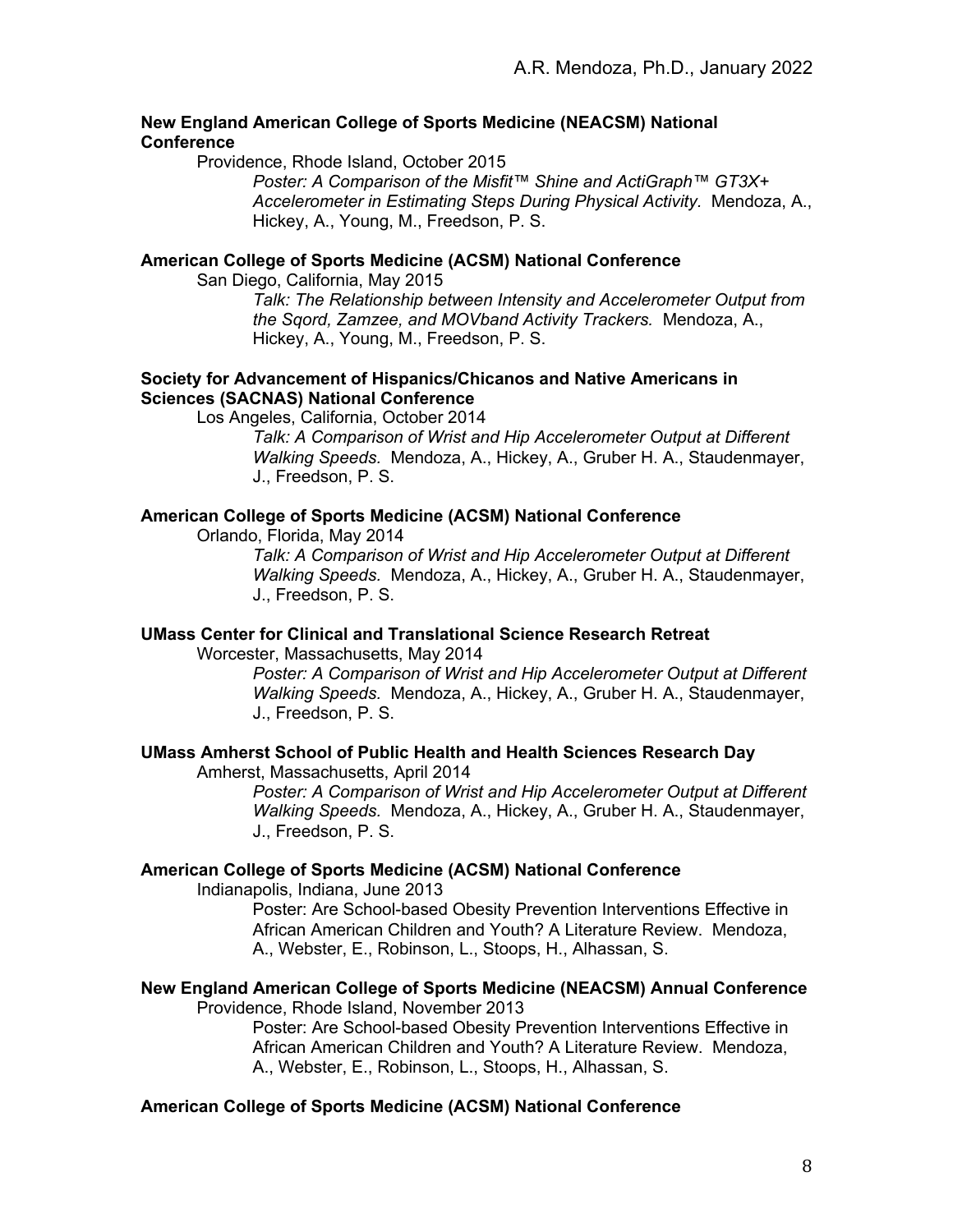San Francisco, California, May 2012

*Thematic Poster: Association between objectively-measured physical activity and fundamental movement skills subcategories in minority preschoolers.* Mendoza, A., Nwaokelemeh, O., Roberts, J., Ghazarians, M., Shitole, S., Alhassan, S.

#### **American College of Sports Medicine (ACSM) National Conference**

Denver, Colorado, May 2011

*Poster: Correlates of Cardiac Autonomic Modulation in High-Fit Aerobic Athletes.* Lee, CM., and Mendoza, A

#### **American College of Sports Medicine (ACSM) National Conference**

Denver, Colorado, May 2011 *Poster: Predicting Energy Expenditure from Heart Rate during Exercise: What variables are important?* Lee, CM., and Mendoza, A.

#### **Southwest American College of Sports Medicine (SWACSM) National Conference**

San Diego, California, October 2010

*Poster: Predicting Energy Expenditure from Heart Rate during Exercise: What variables are important?* Lee, CM., and Mendoza, A.

#### **Southwest American College of Sports Medicine (SWACSM) National Conference**

San Diego, California, October 2009 *Poster: Validity of the ePulse Personal Fitness Assistant.* Mendoza A, Lee CM, Gorelick M.

#### **OTHER RESEARCH EXPERIENCE**

Effect of Participation in Virtual Exercise Sessions on 7/2020 – Present Physical Activity, Language and Cognitive Functioning, and Quality of Life in Persons with Aphasia

Principal Investigator: M Gravier

Co-Investigators: AR Mendoza, J Sherwood, E Bernstein-Ellis

- Assisted in design, development and implementation
- Developed aphasia appropriate, online, liability release form
- Training and mentoring 4+ undergrad student researchers
- Preparation of activPAL (thigh-worn) activity monitors for data collection
- Preparation of Fitbit (wrist-worn) activity monitors for data collection
- Assisted in preparation of all documents for University Internal Review Board (IRB) approval
- Home delivery and retrieval of activity monitors for all participants for each timepoint (baseline, mid, post and followup)
- Data: collection, entry, checking, and reduction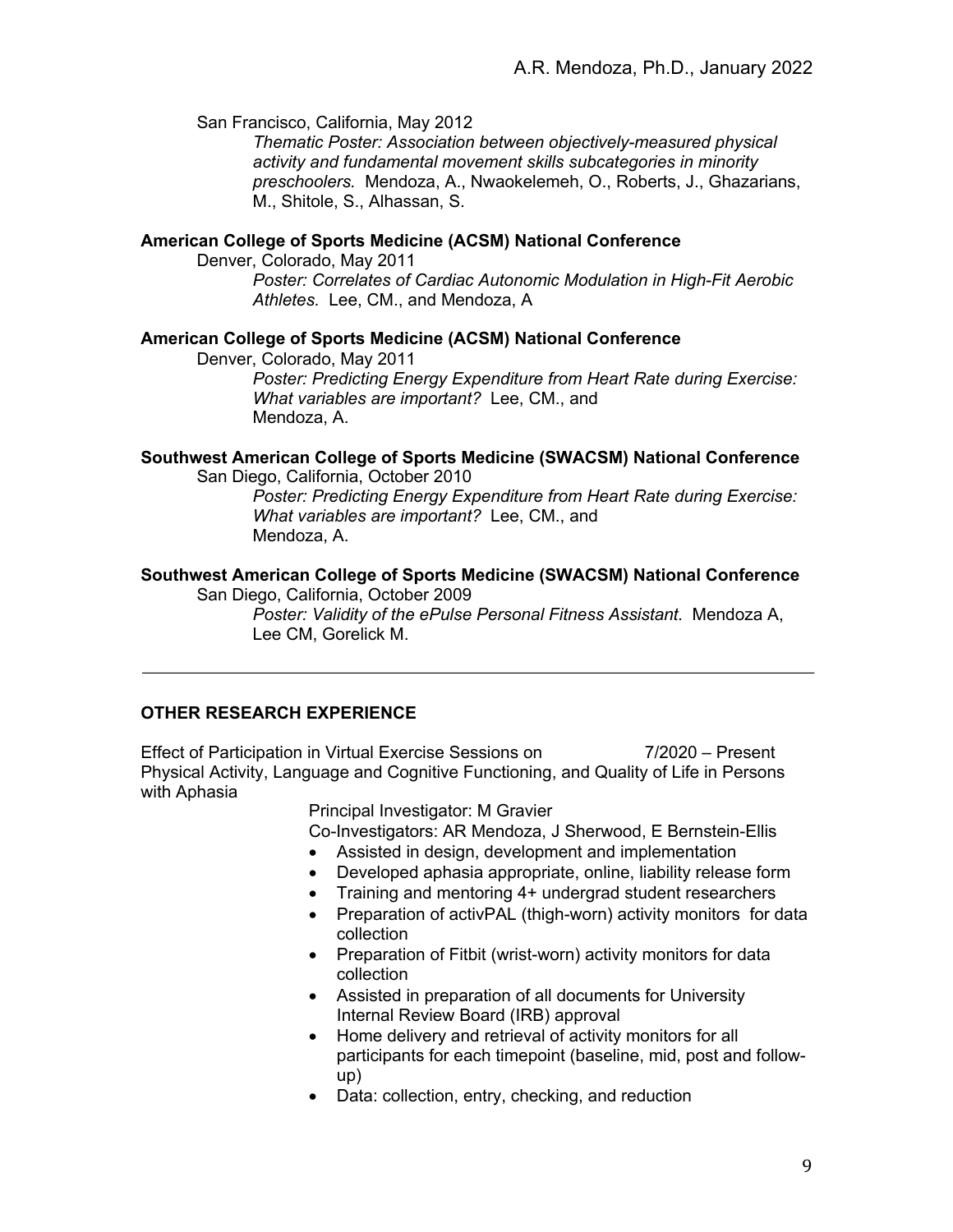Evaluation of an Exercise Program to Increase **3/2020** – Present Physical Activity Levels

Principal Investigator: AR Mendoza

Co-Investigators: J Sherwood, J O, C Inouye, S Webb

- Designed and developed
- Training and mentoring 4+ undergrad student researchers
- Mastered new features of Noldus The Observer XT direct observation system: video editing, physiological data importing, coding and exporting data
- Preparation of ActiGraph (wrist-worn) activity monitors (wGT3X-BT, GT3X+) for data collection
- Preparation of activPAL (thigh-worn) activity monitors for data collection
- Preparation of Fitbit (wrist-worn) activity monitors for data collection
- Assisted in preparation of all documents for University Internal Review Board (IRB) approval
- Potential participant screening and recruitment
- Data to be: collected, entered, checked, and reduced

| Physical Activity and Sedentary Time in College-Aged Students | 3/2020 – Present |
|---------------------------------------------------------------|------------------|
| Principal Investigator: AR Mendoza                            |                  |
| Calculativation D.Cambre                                      |                  |

Co-Investigator: R Gamba

- Designed and developed
- Training and mentoring 4+ undergrad student researchers
- Mastered new features of Noldus The Observer XT direct observation system: video editing, physiological data importing, coding and exporting data
- Preparation of ActiGraph, (wrist-worn) activity monitors (wGT3X-BT, GT3X+) for data collection
- Preparation of activPAL (thigh-worn) activity monitors for data collection
- Assisted in preparation of all documents for University Internal Review Board (IRB) approval
- Potential participant screening and recruitment
- Data to be: collected, entered, checked, and reduced

Consumer and Research-Grade Activity Monitors in 1/2014 – 8/2017 Free-Living Settings Study

Principal Investigator: AR Mendoza

- Designed, developed and implemented NIH funded project
- Developed manual of procedures
- Hired, trained and mentored 15+ undergrad research assistants
- Mastered Noldus The Observer XT direct observation system: video editing, physiological data importing, coding and exporting data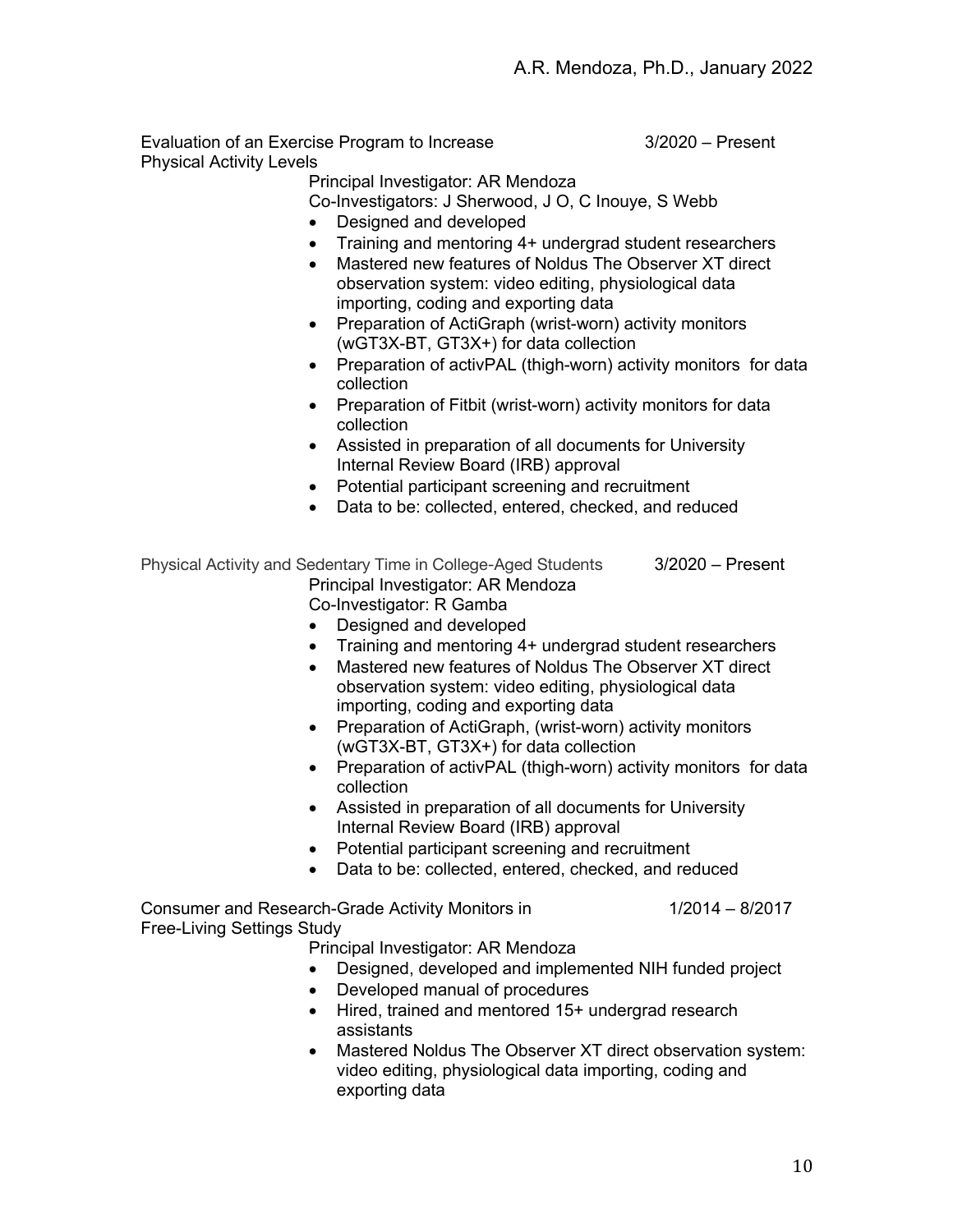| Preparation of ActiGraph activity monitors (wGT3X-BT, |
|-------------------------------------------------------|
| GT3X+) for data collection                            |

- Preparation of StepWatch activity monitors for data collection
- Preparation of ten different consumer activity monitors for data collection
- Preparation of Hexoskin biometric shirt for data collection
- Assisted in preparation of all documents for University Internal Review Board (IRB) approval
- Potential participant screening and recruitment
- Data: collection, entry, checking, and reduction

#### Misfit Study 7/2014 – 7/2015

Principal Investigator: PS Freedson

- Preparation of ActiGraph activity monitors (wGT3X-BT, GT3X+) for data collection
- Assisted in preparation of all documents for University Internal Review Board (IRB) approval
- Potential participant screening and recruitment
- Data: collection, entry, checking, and reduction

## Consumer Activity Monitor Testing and Evaluation 6/2014 – 6/2016

- Principal Investigator: PS Freedson
- Preparation of ActiGraph activity monitors (wGT3X-BT) for data collection
- Preparation of activity monitors (MOVband, Zamzee, Sqord) for data collection
- Assisted in preparation of all documents for University Internal Review Board (IRB) approval
- Preparation/modification of mechanical oscillator for testing
- Data: collection, entry, checking, and reduction

#### Cadence Study 6/2014 – 6/2015

Principal Investigator: PS Freedson

- Preparation of ActiGraph activity monitors (wGT3X-BT, GT3X+) for data collection
- Assisted in preparation of all documents for University Internal Review Board (IRB) approval
- Potential participant screening and recruitment
- Data: collection, entry, checking, and reduction

P.A.T.T.Y Study 6/2014 – 6/2015

Principal Investigator: PS Freedson

- Preparation of ActiGraph activity monitors (wGT3X-BT, GT3X+) for data collection
- Assisted in preparation of all documents for University Internal Review Board (IRB) approval
- Potential participant screening and recruitment
- Data: collection, entry, checking, and reduction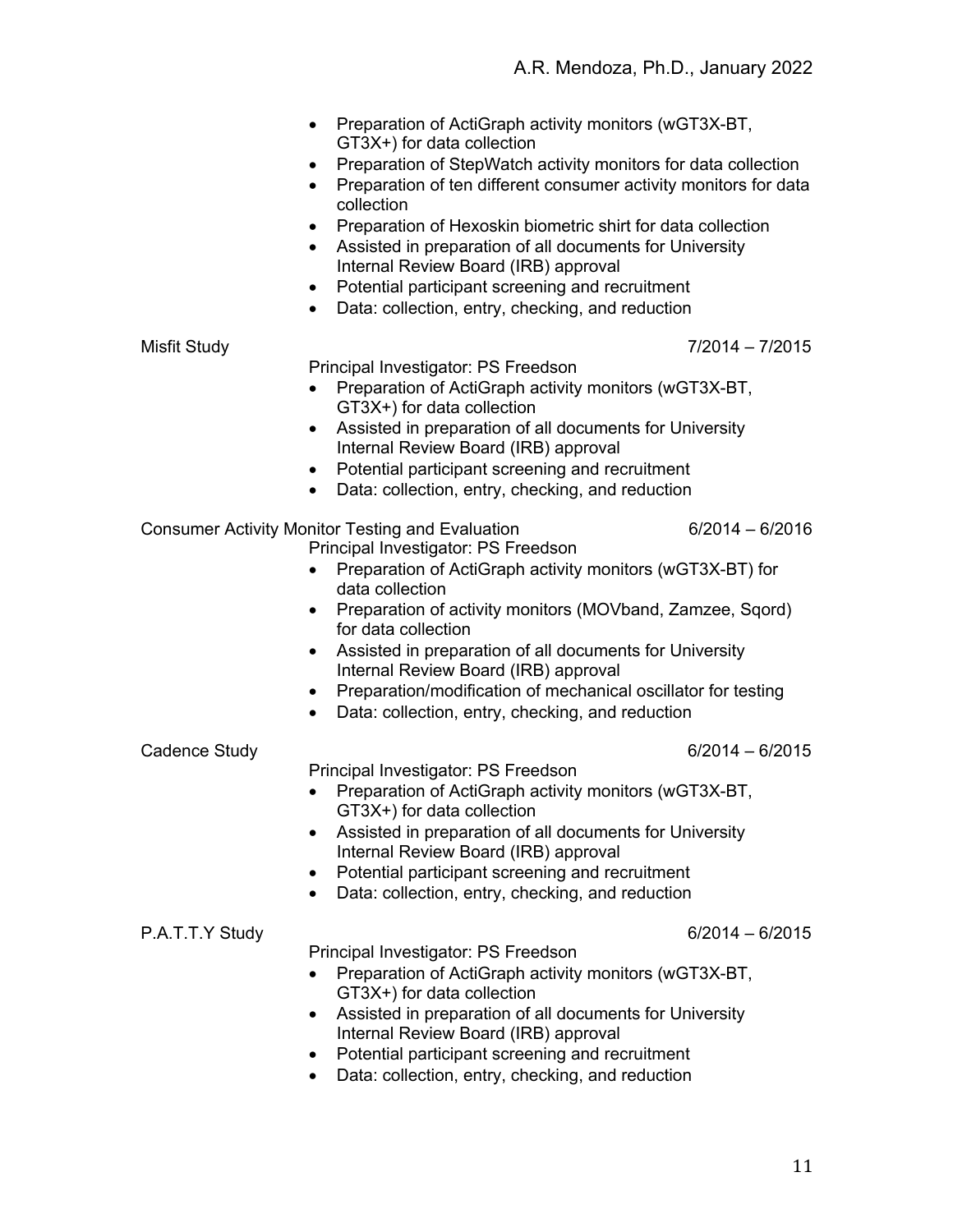ActiGraph Objective Monitoring Solutions 6/2014 – 6/2015

- Principal Investigator: PS Freedson
- Preparation of ActiGraph activity monitors (wGT3X-BT, GT3X+) for data collection
- Assisted in preparation of all documents for University Internal Review Board (IRB) approval
- Potential participant screening and recruitment
- Data: collection, entry, checking, and reduction

Evaluation of Youth Physical Activity Monitors **4/2014** – 8/2014 Principal Investigator: J Sirard

- Assisted in preparation of all documents for University Internal Review Board (IRB) approval
- Set-up and troubleshoot consumer devices

Validating the Cybex© Arc Trainer Algorithm to Predict 1/2014 – 5/2014 Energy Expenditure

Principal Investigator: PS Freedson

- Assisted in preparation of ActiGraph activity monitors (GT3X+) and Oxycon portable metabolic system for data collection
- Assisted in preparation of all documents for University Internal Review Board (IRB) approval
- Potential participant screening and recruitment
- Data: collection, entry, checking, and reduction

Mothers and Girls dancing together Trial (Magnet Trial) 8/2012 – 5/2013

- Principal Investigator: S Alhassan
- Intervention development
- Organized and directed focus groups
- Recruitment
- Preparation of ActiGraph activity monitors (GT3X, GT1M) for data collection
- Data collection: accelerometer, direct observation, questionnaire, fidelity checking
- Data management: code development, data dictionary

# Short bouTs of Exercise for Preschoolers (STEP) study 8/2011 – 8/2012

- Principal Investigator: S Alhassan
- Intervention development
- Recruitment
- Preparation of ActiGraph activity monitors (GT3X, GT1M) for data collection
- Data collection: accelerometer, direct observation, questionnaire, fidelity checking
- Data management: Optiscan, code development, data dictionary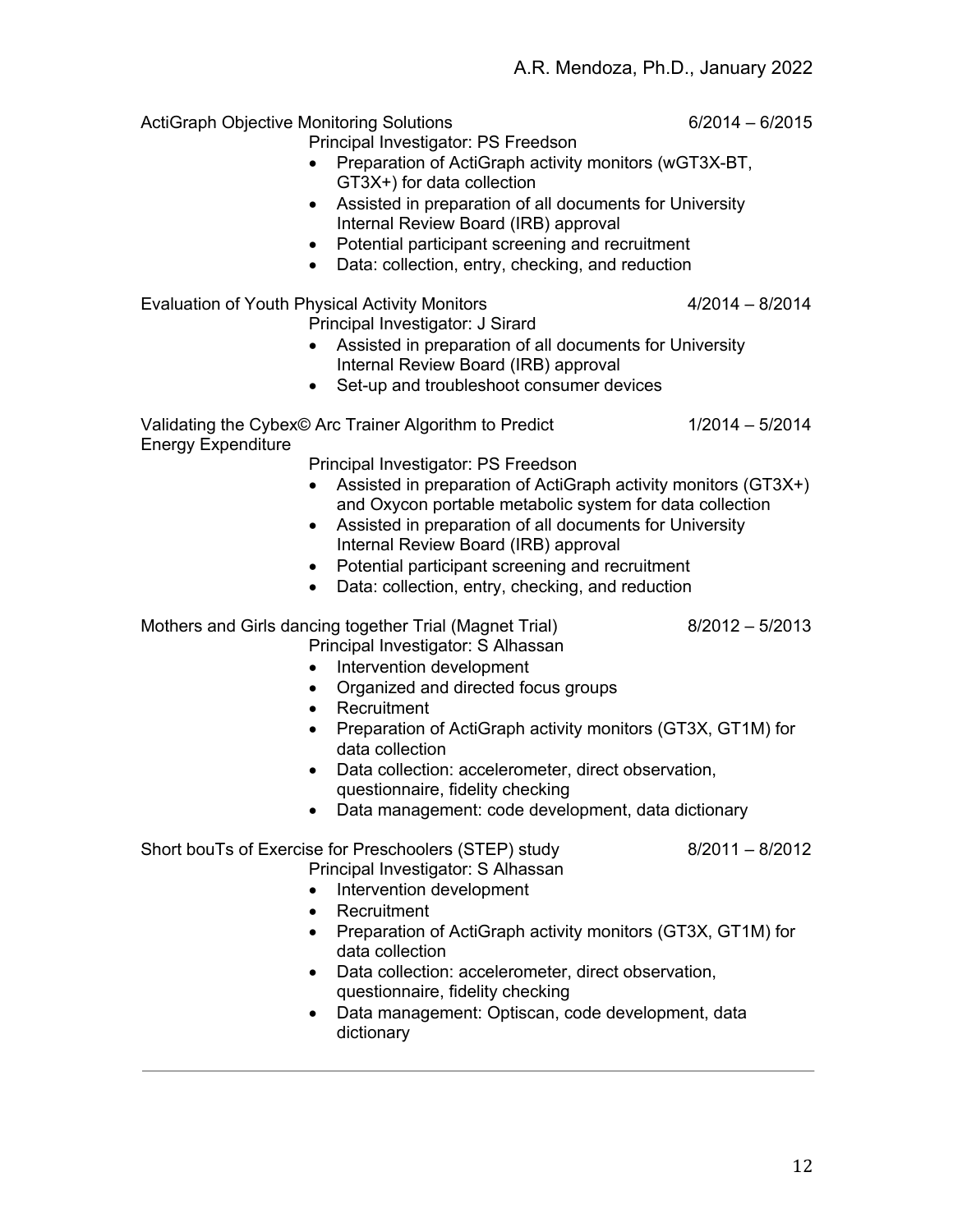## **SERVICE ON COMMITTEES OF PROFESSIONAL SOCIETIES AND ORGANIZATIONS**

#### **American Kinesiology Association (AKA)** Spring 2020-Present **Student Awards Committee**

Member, responsible for reviewing the national scholar awards nominations in three categories from member institutions, three year appointment

# **CRITICAL CONTRIBUTIONS, IN THE FORM OF COMMUNICATION MEDIA**

#### **MEDIA APPEARANCES**

#### **Online Content**

**Invited Speaker** Aphasia Access Conversations Movember 17, 2021 Ellen Bernstein-Ellis (Host). A LLAMA, a Resistance Band, and Neil Diamond Walk Into a Bar - An Interprofessional Exercise Program for People with Aphasia. A Conversation with Michelle Gravier, Jennifer Sherwood, and Albert Mendoza. [Audio podcast]. https://t.co/IJYuxclat3

# **OTHER APPEARANCES**

#### **Off-Campus Talks**

| <b>Invited Panelist</b> | Described my academic and research paths,        | <b>Fall 2020</b> |
|-------------------------|--------------------------------------------------|------------------|
|                         | post-doc versus not and primarily undergrad      |                  |
|                         | versus R1 institutions                           |                  |
|                         | Department of Kinesiology and Applied Physiology |                  |
|                         | University of Delaware, DE                       |                  |

#### **On-Campus Talks**

| <b>Invited Speaker</b>  | The path to your future career is not always<br>linearor smooth<br>Center for Student Research<br>California State University, East Bay                                       | <b>Fall 2019</b> |
|-------------------------|-------------------------------------------------------------------------------------------------------------------------------------------------------------------------------|------------------|
| <b>Invited Speaker</b>  | How to make the most out of attending a<br>conference<br><b>Center for Student Research</b><br>California State University, East Bay                                          | <b>Fall 2018</b> |
| <b>Invited Panelist</b> | Describing Strategies to Address Challenges<br>and Expectations of First Year Tenure-Track Faculty<br>Office of Faculty Development,<br>California State University, East Bay | <b>Fall 2018</b> |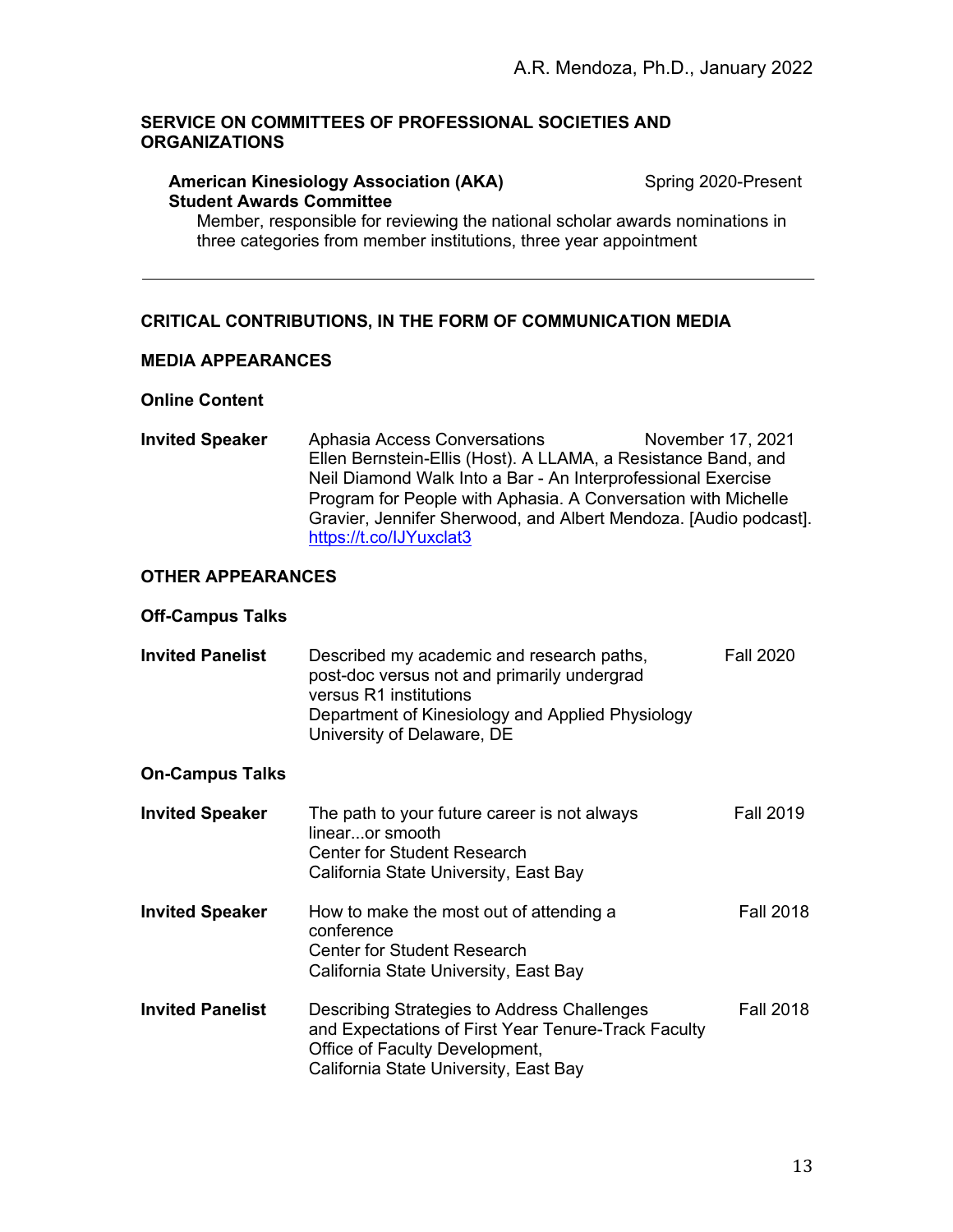| <b>Guest Lecturer</b> | Detection of Change in Wearable Sensor<br><b>Estimated Physical Activity and</b><br>Sedentary Behavior in Free-Living Settings<br>Department of Nursing<br>Institute for Applied Life Sciences,<br>Center for Personalized Health Monitoring<br>University of Massachusetts Amherst | Spring 2017      |
|-----------------------|-------------------------------------------------------------------------------------------------------------------------------------------------------------------------------------------------------------------------------------------------------------------------------------|------------------|
| <b>Guest Lecturer</b> | Consumer Activity Trackers: Validity and utility<br>in a public health context<br>Department of Biostatistics and Epidemiology<br>University of Massachusetts Amherst                                                                                                               | <b>Fall 2016</b> |
| <b>Guest Lecturer</b> | <b>Physical Activity Measurement</b><br>Department of Nutrition<br>University of Massachusetts Amherst                                                                                                                                                                              | <b>Fall 2016</b> |

# **CRITICAL CONTRIBUTIONS, IN THE FORM OF REVIEWS FOR NATIONAL PERIODICALS**

# **Manuscript/Book Reviewer**

| Manuscript reviewer. Blind review.<br>For the Journal for the Measurement of Physical Behaviour (JMPB).                                                        | 10/2021 |
|----------------------------------------------------------------------------------------------------------------------------------------------------------------|---------|
| Manuscript reviewer. Blind review.<br>For the Journal for the Measurement of Physical Behaviour (JMPB).                                                        | 6/2020  |
| Manuscript reviewer. Blind review.<br>For the Journal for the Measurement of Physical Behaviour (JMPB).                                                        | 12/2019 |
| Manuscript reviewer. Blind review.<br>For the Journal for the Measurement of Physical Behaviour (JMPB).                                                        | 10/2019 |
| Manuscript reviewer. Blind review.<br>For the International Journal of Sports Medicine (IJSM).                                                                 | 11/2018 |
| Manuscript reviewer. Blind review.<br>For Medicine & Science in Sports & Exercise (MSSE).                                                                      | 11/2017 |
| Evaluated new college-level learning system for<br>exercise physiology textbook called "Interactive Exercise Physiology"<br>for McGraw Hill publishing company | 2/2010  |

# **UNIVERSITY SERVICE**

**Faculty Advising Fellow** Fall 2020-Present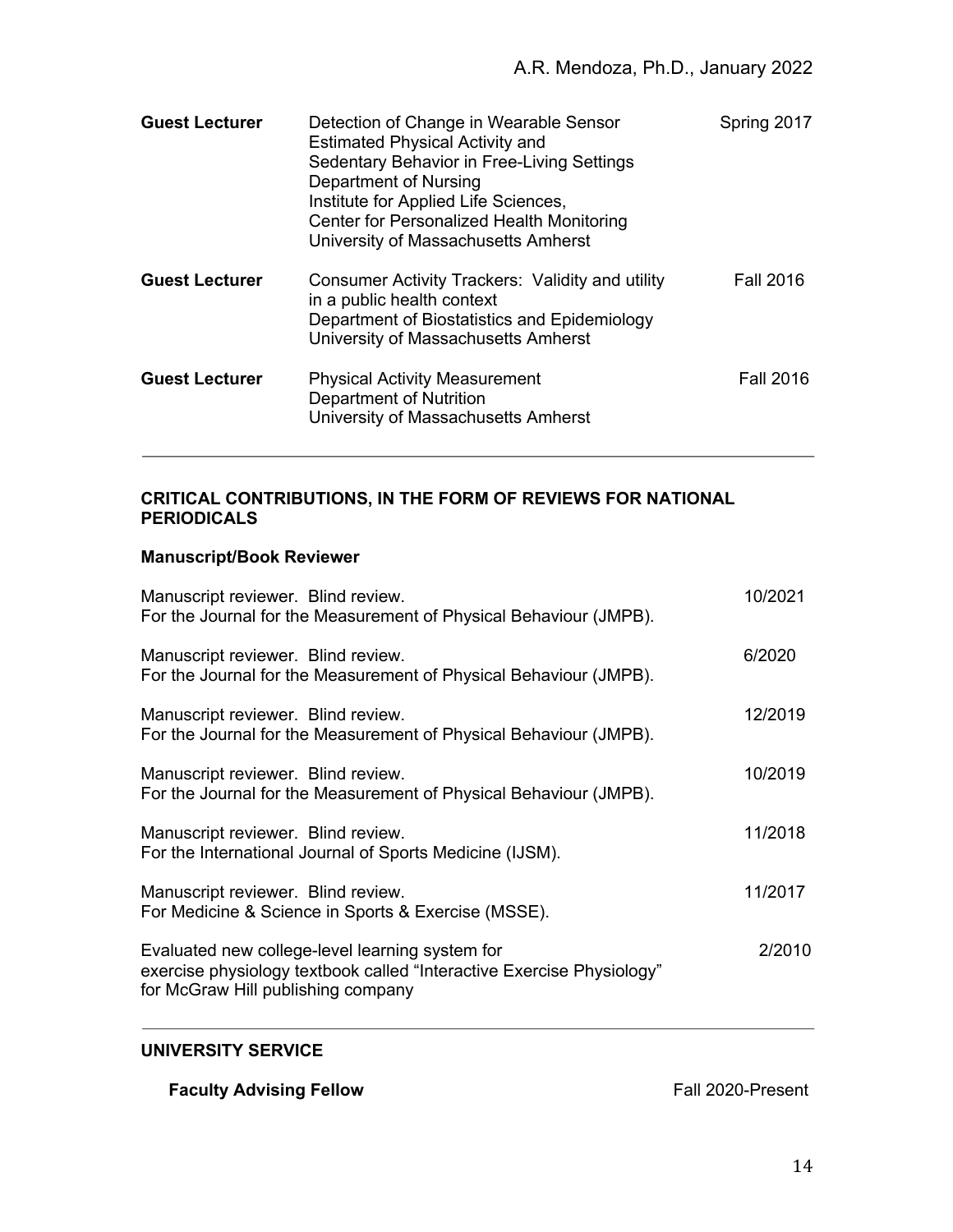Department of Kinesiology, California State University, East Bay College of Education and Allied Sciences, Department of Kinesiology

#### **Faculty Search Committee** Fall 2021- Present

Chair, California State University, East Bay,

College of Education and Allied Studies, Department of Kinesiology Department of Kinesiology, College of Education and Allied Studies. Assistant Professor, full-time tenure track 9 -month appointment

#### **Faculty Search Committee** Spring 2021

Member, California State University, East Bay, Department of Athletics Strength & Conditioning Coach, full-time 9 -month appointment

#### **Faculty Search Committee**  Spring 2020

Member, California State University, East Bay,

College of Education and Allied Studies, Department of Kinesiology Department of Kinesiology, College of Education and Allied Studies. Assistant Professor, full-time tenure track 9 -month appointment

#### **Faculty Search Committee**  The Spring 2019 Spring 2019

Member and Diversity Advocate, California State University, East Bay, College of Education and Allied Studies, Department of Kinesiology Department of Kinesiology, College of Education and Allied Studies. Assistant Professor, full-time tenure track 9 -month appointment

# **Faculty Search Committee Faculty Search Committee Faculty Search Committee**

Member, California State University, East Bay, College of Education and Allied Studies, Department of Kinesiology Department of Kinesiology, College of Education and Allied Studies.

Assistant Professor, full-time tenure track 9 -month appointment

| <b>California State University, East Bay Faculty Diversity</b><br>and Equity Committee (FDEC)                                                                   | Spring 2021 - Present |
|-----------------------------------------------------------------------------------------------------------------------------------------------------------------|-----------------------|
| Member, CSUEB College of Education and Allied Sciences,<br>Department of Kinesiology                                                                            |                       |
| <b>California State University, East Bay</b><br>Faculty Marshal, CSUEB College of Education and Allied Sciences,<br>Department of Kinesiology                   | Spring 2021 - Present |
| <b>Kinesiology Curriculum Committee</b><br>Member, California State University, East Bay College of<br>Education and Allied Sciences, Department of Kinesiology | Fall 2019-Present     |
| <b>Department Culture Committee</b><br>Member, California State University, East Bay College of<br>Education and Allied Sciences, Department of Kinesiology     | Fall 2019-Present     |

# **Kinesiology Awards Committee Fall 2019-Present** Co-Chair, California State University, East Bay College of

15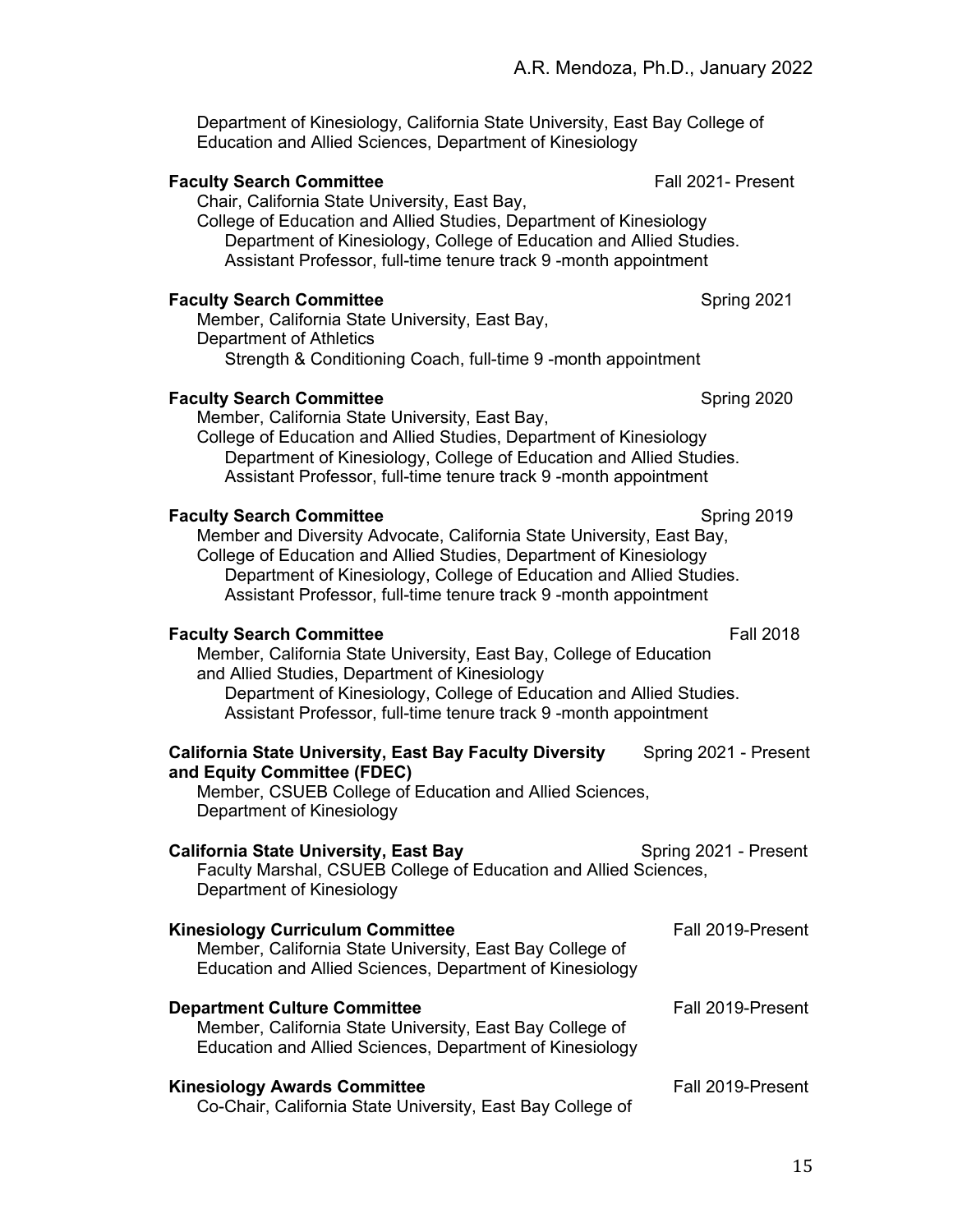| Education and Allied Sciences, Department of Kinesiology                                                                                                                                                                                                                                                                              |                  |
|---------------------------------------------------------------------------------------------------------------------------------------------------------------------------------------------------------------------------------------------------------------------------------------------------------------------------------------|------------------|
| <b>Institutional Learning Outcomes (ILO)</b><br><b>Critical Thinking Assignment Design Project</b><br>Member, California State University, East Bay                                                                                                                                                                                   | Spring 2019      |
| <b>California State University, East Bay,</b><br><b>Kinesiology Awards Committee, Member</b><br>Member, CSUEB College of Education and Allied Sciences,<br>Department of Kinesiology                                                                                                                                                  | <b>Fall 2018</b> |
| <b>California State University, East Bay Academic Senate</b><br><b>Committee</b><br>Senator, CSUEB College of Education and Allied Sciences,<br>Department of Kinesiology                                                                                                                                                             | 10/2017 - 2019   |
| <b>Graduate Student Orientation Discussion Panel</b><br>"How to Succeed in Graduate School: Advice from Outstanding Students"<br>Panelist, UMass Amherst Graduate School                                                                                                                                                              | 8/2016           |
| <b>Academic Quality Assessment and Development (AQAD)</b><br><b>Review Committee</b><br>Member, UMass Amherst School of Public Health and<br>Health Sciences, Department of Kinesiology                                                                                                                                               | 3/2016           |
| <b>Faculty Search Committee</b><br>Member, UMass Amherst School of Public Health and<br>Health Sciences, Department of Kinesiology<br>Department of Kinesiology, School of Public Health and Health Sciences.<br>Assistant Professor, full-time tenure track 9 -month appointment                                                     | <b>Fall 2015</b> |
| <b>Accreditation Committee</b><br>Member, UMass Amherst School of Public Health and<br>Health Sciences, Department of Kinesiology                                                                                                                                                                                                     | <b>Fall 2014</b> |
| <b>Undergraduate Academic Advisor Search Committee</b><br>Member, UMass Amherst School of Public Health and<br>Health Sciences, Department of Kinesiology                                                                                                                                                                             | <b>Fall 2014</b> |
| <b>Faculty Search Committee</b><br>Member, UMass Amherst School of Public Health and<br>Health Sciences, Department of Kinesiology<br>Non-tenure track, nine-month appointment, starting 9/2014; two-year<br>renewable contract                                                                                                       | Spring 2013      |
| <b>Faculty Search Committee</b><br>Member, UMass Amherst School of Public Health and<br>Health Sciences, Department of Kinesiology<br>Commonwealth Honors College Assistant Professor, Department of<br>Kinesiology, School of Public Health and Health Sciences. Assistant<br>Professor, full-time tenure track 9 -month appointment | <b>Fall 2012</b> |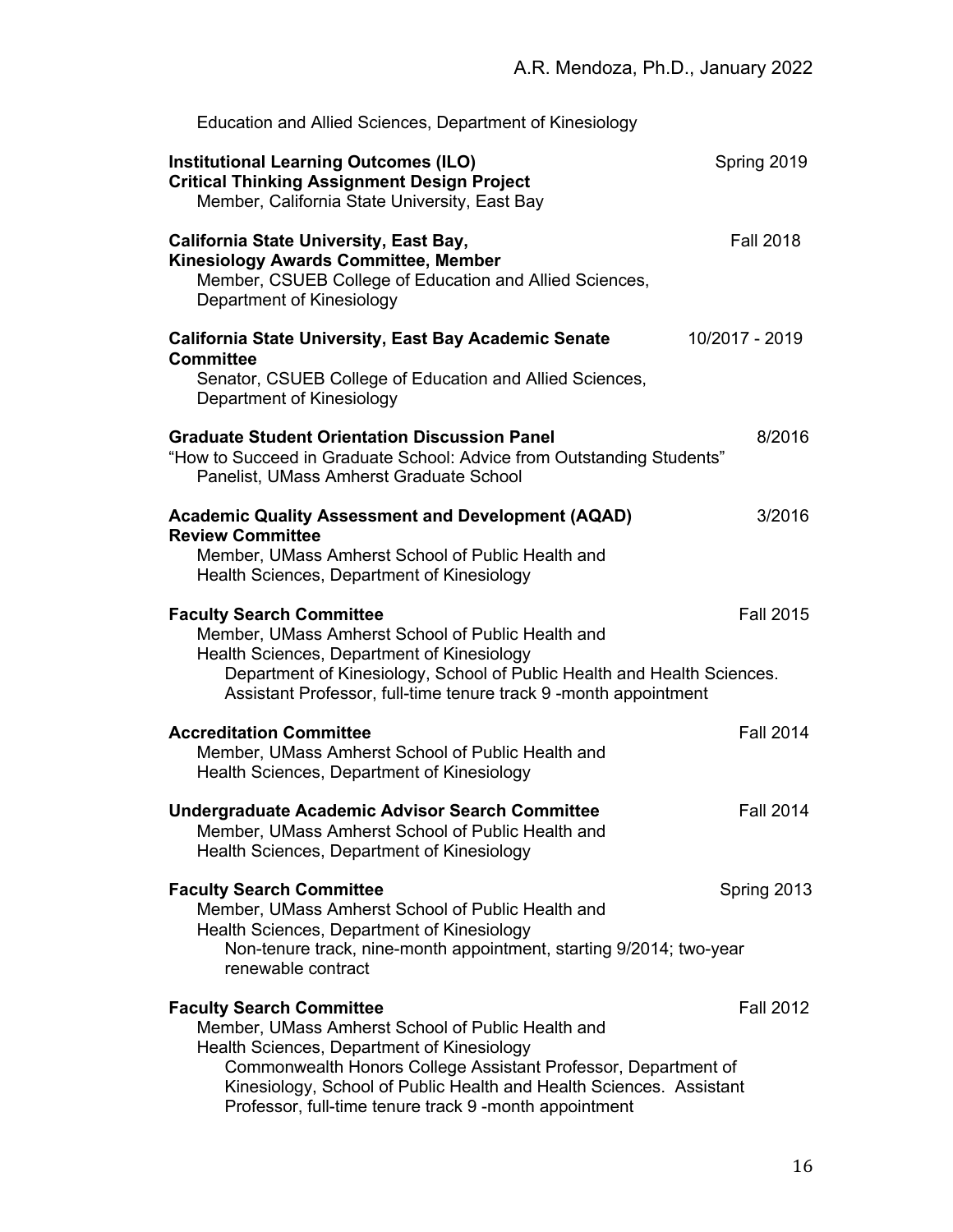| <b>Organizing Committee</b><br>Member, UMass Amherst School of Public Health and<br>Health Sciences, Department of Kinesiology<br>Kinesiology Graduate Student Workshop<br>Assisted in the development, planning, and implementation<br>of the workshop. Including: objectives; students', peers', faculty<br>expectations for the graduate school experience; identifying,<br>developing, and applying Competencies and Characteristics. | Spring 2012      |
|-------------------------------------------------------------------------------------------------------------------------------------------------------------------------------------------------------------------------------------------------------------------------------------------------------------------------------------------------------------------------------------------------------------------------------------------|------------------|
| <b>Club Sports; Running, Flag Football</b><br>Advisor, San Francisco State University, Department of Kinesiology<br>Kinesiology<br>Provided leadership and guidance to the clubs                                                                                                                                                                                                                                                          | $2008 - 2011$    |
| <b>Kinesiology Graduate Association</b><br>Founding member, San Francisco State University,<br>Department of Kinesiology<br>Served as Community Service Coordinator                                                                                                                                                                                                                                                                       | $2008 - 2010$    |
| <b>Graduation Commencement</b><br>Graduate student speaker, San Francisco State University,<br>Department of Kinesiology                                                                                                                                                                                                                                                                                                                  | Spring 2010      |
| <b>SouthWest American College of Sports Medicine</b><br><b>(SWACSM) National Conference</b><br>School representative speaker, San Francisco State University,<br>Department of Kinesiology                                                                                                                                                                                                                                                | <b>Fall 2008</b> |

# **COMMUNITY SERVICE**

Pacific Stroke Association 2021-present Co-Lead (with Dr. Jennifer Sherwood), Online exercise sessions for post-stroke survivors, during Educational Forum. Team LLAMA (Life-Long Activity through Movement for Aphasia). https://pacificstrokeassociation.org/educational-forums/ Pacific Stroke Association Annual GOLF-4-LIFE Event Sept 2021 Co-Exhibitor (with Drs. Jennifer Sherwood and Michelle Gravier) Team LLAMA (Life-Long Activity through Movement for Aphasia). Los Lagos Golf Course in San Jose. With over 170 people in attendance, the event provided an in-person

platform for stroke-survivors along with their family, caregivers, and therapists to improve strength and flexibility through a free golf rehabilitation day. https://pacificstrokeassociation.org/fall-event/